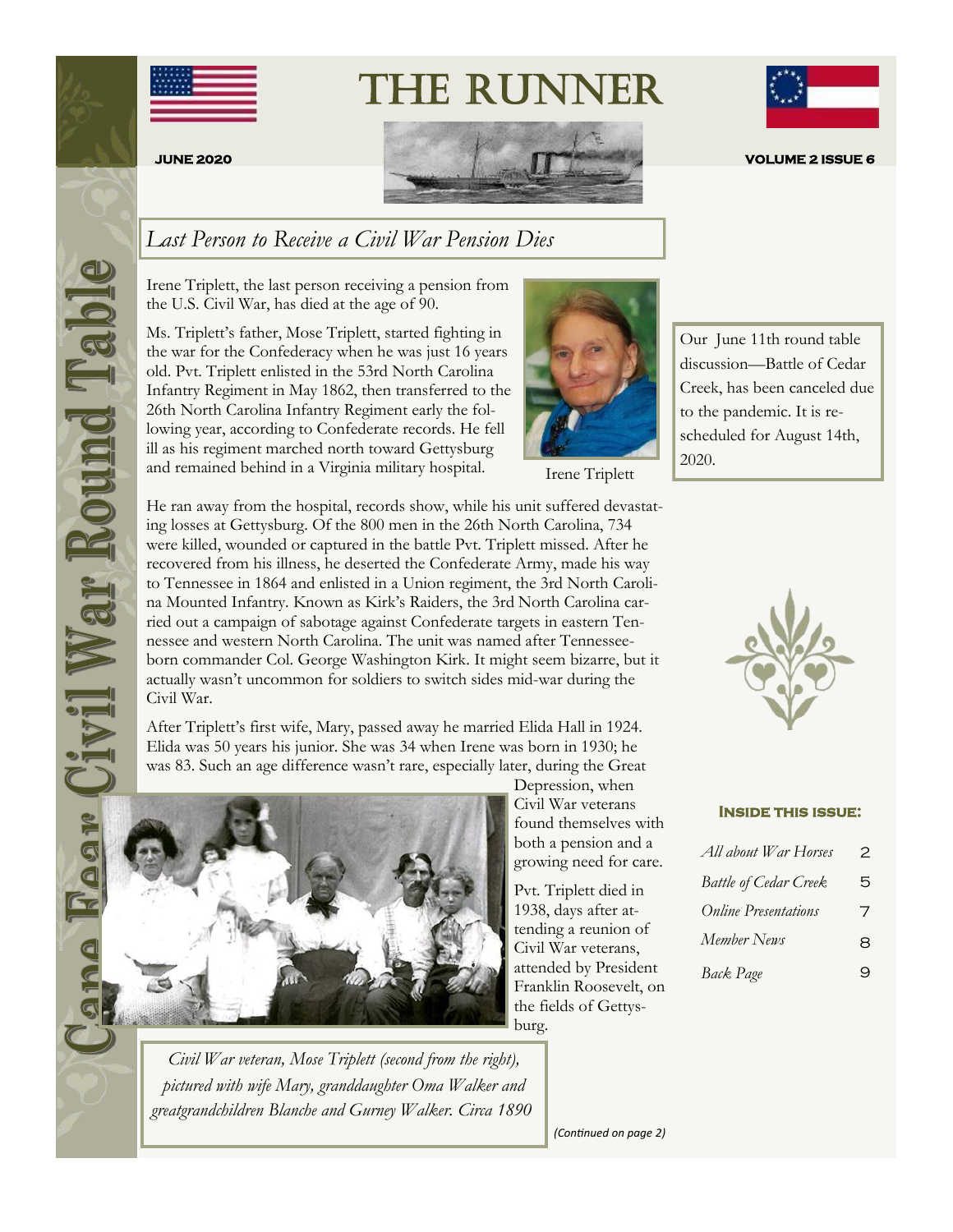

## *Last Person to Receive a Civil War Pension Dies, cont.*

Mose Triplett put in enough time with the Union Army to earn a pension, so the government sent him a check for \$73.13 every month until his death in 1938 at the age of 92. After that, the pension check went to his widow, Elida, and upon her death, to his only surviving child, Irene. Irene received a pension check from government for her father's service-- and yes, the amount of each check was still \$73.13. When Irene died, the government officially stop issuing pension checks for the Civil War, which ended 154 years ago.

Both mother and daughter suffered from mental disabilities. Irene Triplett recalled a tough childhood isolated in the North Carolina mountains, beaten by teachers at school and parents at home.

"I didn't care for neither one of them, to tell you the truth about it," she told The Wall Street Journal in 2014. "I wanted to get away from both of them. I wanted to get me a house and crawl in it all by myself."

Ms. Triplett and her mother lived for years in the Wilkes County poorhouse. Irene later moved through a number of care homes, her costs covered by Medicaid and her tiny VA pension.

She saw little of her relatives. But a pair of Civil War buffs visited and sent her money to spend on Dr Pepper and chewing tobacco, a habit she picked up in the first grade.

"She's a part of history," said Dennis St. Andrew, one of Irene's supporters and a past commander of the North Carolina Sons of Union Veterans of the Civil War. "You're talking to somebody whose father was in the Civil War, which is mind-bending." She was the last of what the North Carolina Sons of Union Veterans of the Civil War call true sons and daughters of Civil War soldiers.

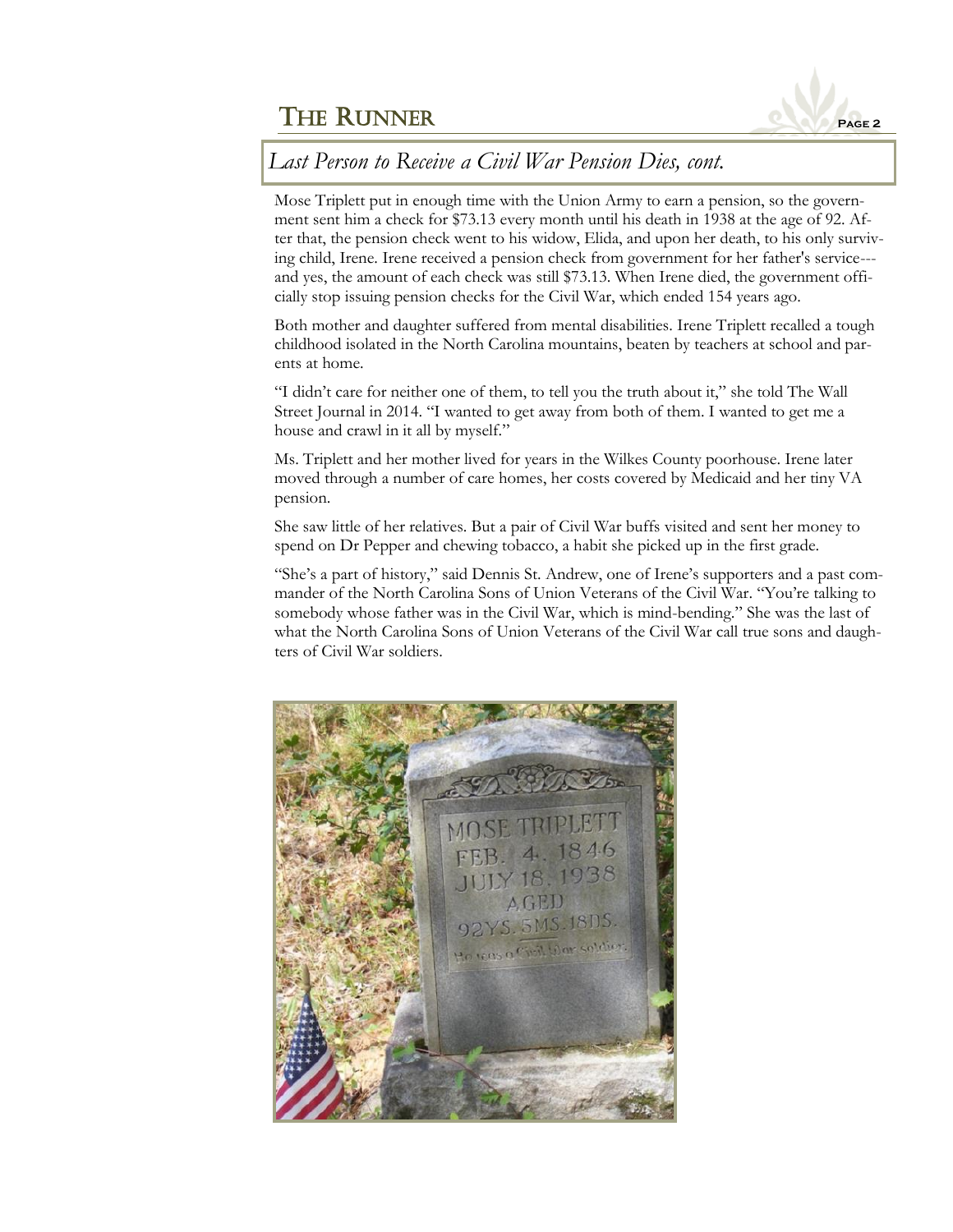

#### *All About War Horses by Bruce Patterson*

Strangely, we Civil War Historians (or Civil War Historians want-a-be's) seem to have a fascination about the horses that accompanied many of the key generals on the battlefield.

**General Philip Sheridan's mount Rienzi** (named after a town in Mississippi) was Sheridan's primary mount for over three years, through 45 engagements and 19 major battles. Following Sheridan's victory at Cedar Creek, Rienzi was renamed Winchester.



Rienzi was a Morgan Trotter—16 hands tall. Rienzi was presented to General Sheridan by the officers of the 2nd Michigan Calvary in 1862. Winchester was even present at Appomattox Courthouse in April 1865 for the official surrender of the Confederate Army. Despite being wounded in battle several times, Winchester lived to be almost 20 years old. He died October 1878.

**General Stonewall Jackson's mount was named Little Sorrel**. The horse was described as undersized and dumpy but was Jackson's favorite mount because he (Jackson) appreciated this chunky charger's toughness, smooth gait and intelligence. Little Sorrel was eleven years old when Jackson was mortally wounded at Chancellorsville.



Little Sorrel was a Morgan Trotter, known for their endurance as well as being quick and agile. He was 15 hands tall. Originally purchased for his wife, Jackson found the animal's gait so pleasing he remarked, "A seat on him is like being rocked in a cradle." He decided to keep the horse for himself.

The War Horses of both Generals Grant and Lee demand more complete descriptions. Both were magnificent animals, both survived years of combat. Both were revered by the public to the point where both appeared to have "bobbed tails" because civilians (mostly ladies) continually cut off small portions of the tails as souvenirs.

*(Continued on page 4)*

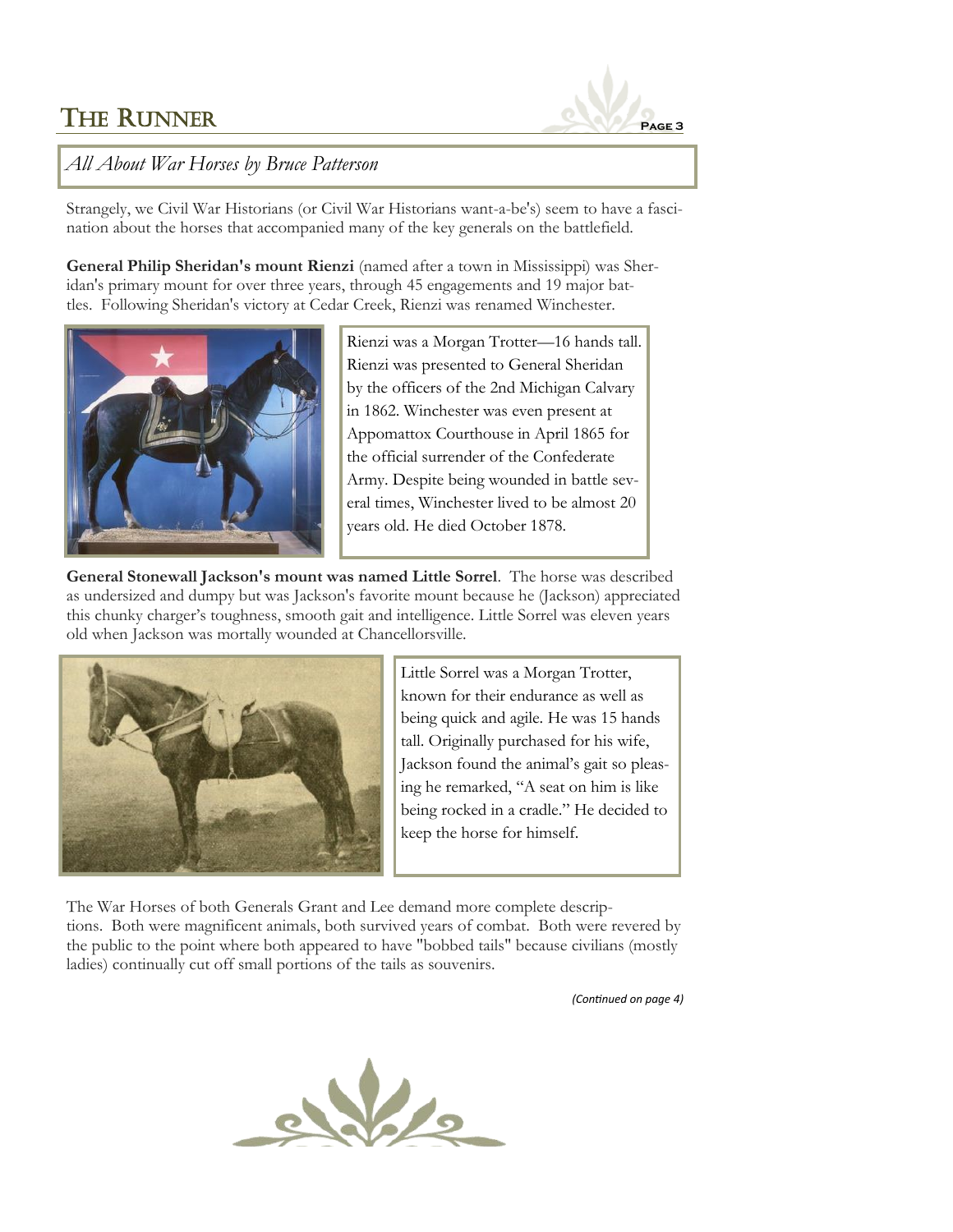

#### *All About War Horses by Bruce Patterson, cont.*

**General Lee rode an American Saddlebred named Traveller**. Traveller was a gray gelding that Lee purchased in 1862 for \$200. Traveler stood 16 hands (64") and had been named Jeff Davis before Lee purchased him. Perfectly proportioned, it was said that he would inspire the poet and the artist. Traveller responded to every wish of his rider and seemed to understand the long night marches, the heat, hunger, thirst and danger through which he passed with Lee aboard. Traveller was to accompany Lee to Lexington and was to be Lee's favorite mount until he was put down, in 1871, after developing tetanus from stepping on a nail.



Traveller was a horse of great stamina and was usually a good horse in battle because he was difficult to frighten. Sometimes he became nervous and spirited. At the Second Battle of Bull Run, while General Lee was at the front reconnoitering, dismounted and holding Traveller by the bridle, the horse became frightened at some movement of the enemy and, plunging, pulled Lee down on a stump, breaking both of his hands. Lee went through the remainder of that campaign chiefly in an ambulance. When he rode on horseback, a courier rode in front leading his horse.



**General Grant's favorite mount was named Cincinnati,** aka Cincinnatus. Before the battle of Chattanooga, Grant rode several horses and seemed to not have a favorite. Following Chattanooga, he was given the gift of a Thoroughbred, a chestnut stallion that stood at 17 hands (68"). Cincinnati soon became Grant's favorite. Grant, an avid and skilled horseman, was heard to say that is he was "the finest horse he had ever seen". In quietude, this horse seemed gentle and spiritless but battle sounds stirred him with enthusiasm. Grant rode Cincinnati throughout the Overland Campaign and seldom allowed anyone else to ride him, the exception being President Lincoln, who rode Cincinnati daily during his (Lincoln's) visit to City Point. This magnificent horse was at Appomattox and finally died of old age on a farm of an old friend of Grant's in Maryland in 1878.



Many casts and statues of Grant depict him riding Cincinnati, and in fact very few others were allowed to even mount the famous horse. The only 2 people ever to ride Cincinnati other than Grant himself were a boyhood friend Admiral Daniel Ammen and President Abraham Lincoln.

Three of these four mounts were either stuffed or "re-framed" and are viewed by tourists and historians at the Smithsonian (Winchester) and Lexington, VA (Traveller & Little Sorrel). Cincinnati was buried on that farm in Maryland. War horses all.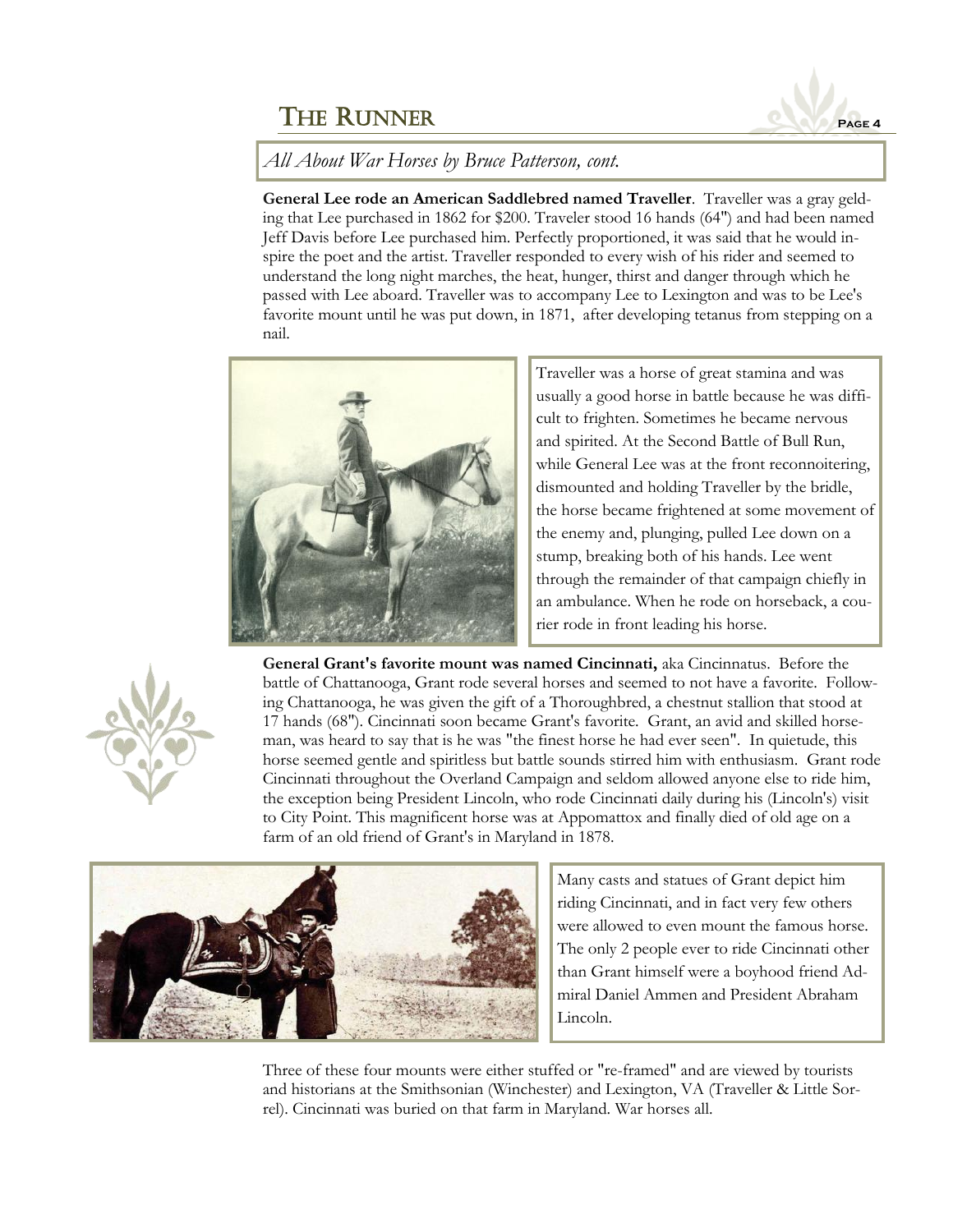

# *Battle of Cedar Creek*

The round table discussion on the Battle of Cedar Creek has been postponed until August 13th because of the Coronavirus pandemic. It's hoped that by August we will be able to hold the discussion in a seminar style, classroom arrangement rather than the auditorium style arrangement of the Harbor Church sanctuary.

The good news is that there's more time for you, our members, to read up on this fascinating battle in which either "victory was snatched from the jaws of defeat," or "defeat was snatched from the jaws of victory," depending on your perspective.

Here are a few books to give you some detail. **The Shenandoah Valley Campaign of 1864**, edited by the renowned historian Gary W. Gallagher, is an excellent thematic overview of the context of the Battle of Cedar Creek and includes two very enlightening chapters on Cedar Creek itself. A very important chapter by Joseph T. Glatthaar looks at the campaign through the lens of General U.S. Grant's strategy. **From Winchester to Cedar Creek** by Jeffrey D. Wert is a more straightforward, chronological battle history that provides much useful information about the three Confederate defeats that occurred before the Battle of Cedar Creek. **The Guns of Cedar Creek** by Thomas A. Lewis is a battle history that focuses more on Cedar Creek. **The Battle of Cedar Creek** by Jonathan A. Noyalas is a more recent battle history prepared for the Civil War Sesquicentennial Series. A book I have found very useful is a self-guided tour of the battlefield by Col. Joseph W. A. Whitehorne, U.S. Army (ret.).

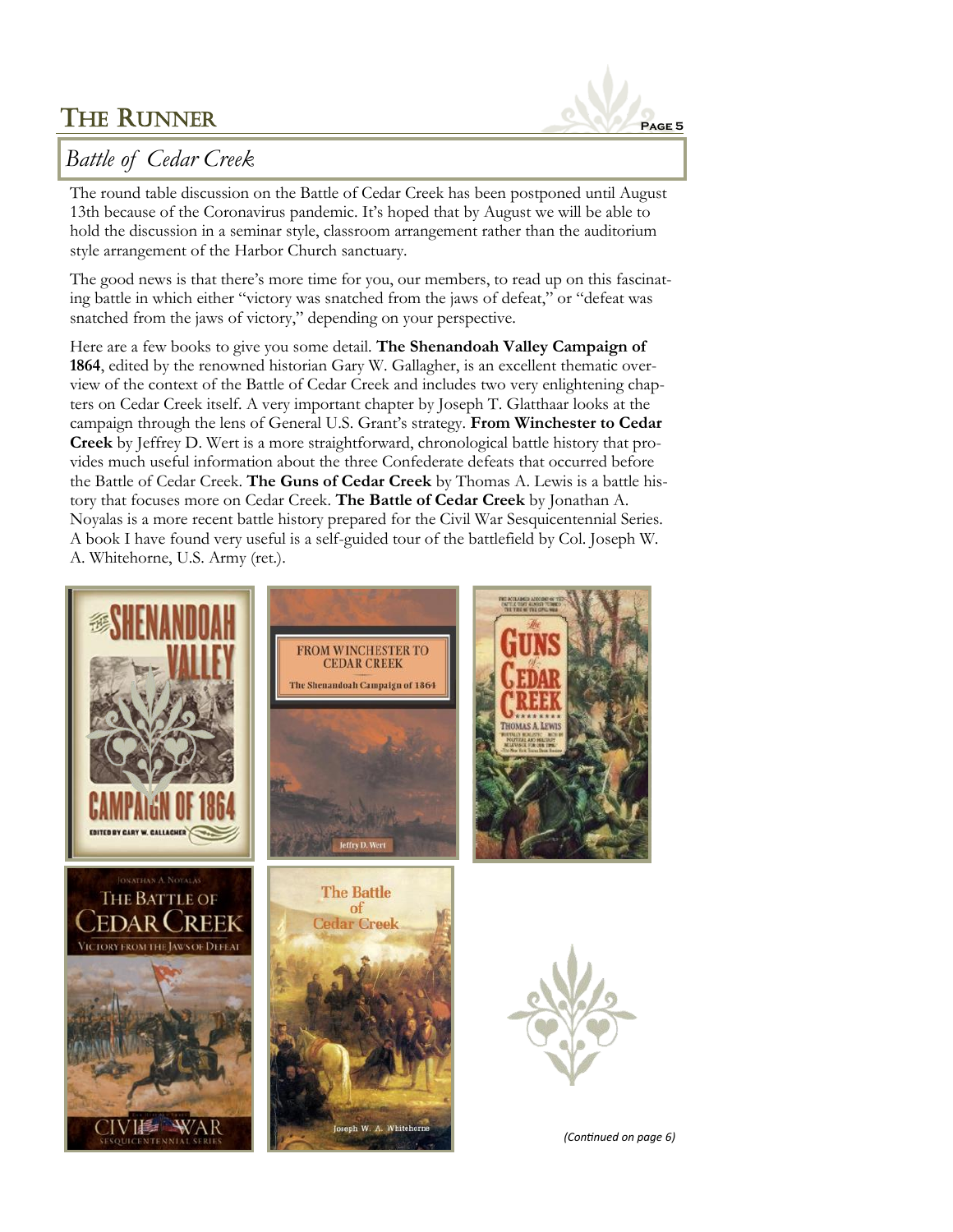

The powerful and fascinating personalities who guided and moved this dramatic battle are worth reading about either in their own memoirs, biographies or anthologized writings in books like **Battles and Leaders**. Their personalities are central to analysis of the battle. Union General Philip Sheridan, was an 1853 graduate of West Point from Ohio. An Irish Catholic, he was an undersized and very aggressive leader who rose to the pinnacle of his profession as the commanding general of the U.S. Army in the 1880s. Grant sent Maj. Gen. Sheridan to the Shenandoah Valley as commander of the newly consolidated Middle Division of the Army. Known as the Army of the Shenandoah, Sheridan brought unified, focused command to a large, extremely powerful force of three infantry corps plus a provisional division and a superbly equipped cavalry corps of more than 8,000 men. He commanded a total force of about 31,600 effectives at Cedar Creek, including 1,856 artillerymen serving 90 guns, according to Col. Whitehorne.



Much older than Sheridan, Lt. Gen. Jubal Early, graduated West Point in 1837. He was a Virginia native connected to many of the most prominent FFVs (First Families of Virginia). He left the Army after brief service in the Seminole War and then studied law and rose to political prominence in Virginia. He volunteered for the state militia in the War with Mexico but his unit arrived in Mexico too late to see combat. His aggressive style of leadership brought him to the attention of Robert E. Lee and he soon rose through the command structure as attrition removed leaders such as Thomas J. Jackson and Richard S. Ewell. By 1864, Lt. Gen. Early commanded the "Army of the Valley," composed primarily of the redoubtable II Corps of the Army of Northern Virginia. Col. Whitehorne estimates his strength as approximately 21,000 at Cedar Creek including 5,300 cavalry and 1,100 artillerymen serving more than 40 guns. He notes, however, that some estimate

General Gordon at Signal Knob reconnoitering the Union lines.

Confederate strength as low as 12,780. The National Park Service estimates the size of the Army of the Valley as "14,000-15,000 men."

Some other personalities are also of great interest and importance to the conduct of the battle. On the Confederate side, Maj. Gen. John B. Gordon of Georgia was crucial. Maj. Gen. Horatio Wright played an important role in Sheridan's army but many other generals such as Crook, Geary, and Custer added to the complexity of the engagement. Col. Rutherford B. Hayes (yes, that Rutherford B. Hayes who later became president of the United States) commanded a brigade caught up in the initial surprise of the Confederate assault.



The weather also played a role in the battle. Typical of autumn in the Shenandoah Valley, the weather was generally dry with warm days and cool nights. However, the battlefield is enveloped by the Shenandoah River and Cedar Creek and overshadowed by the imposing land form of Masanutten Mountain. In the crucial hours around dawn on October 19, 1864, fog prevailed over much of the battlefield.

Contemporary photograph of the view of the Shenandoah Valley from Signal Knob. This is the view General Gordon would have seen.

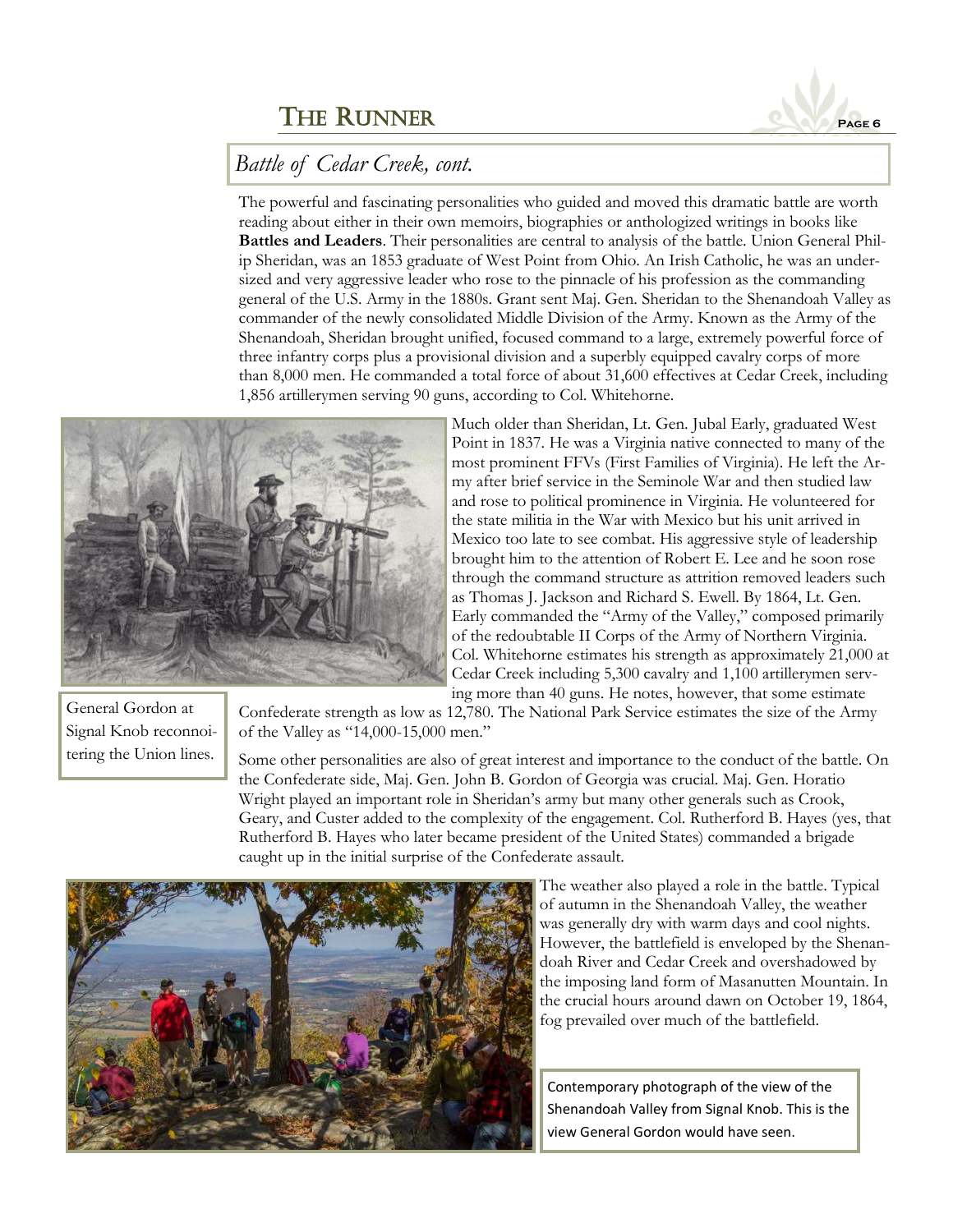# *Silent Auction*

The Round Table is running a silent auction with donated items such as books, prints, memorabilia, etc. to raise money specifically to help fund the travel costs of our speakers.

A great example of the items being offered is a print by Jim Horton, a member of our round table. Jim is an outstanding artist who specializes in historical subjects and exhibits locally often. The item is a limited edition 24" by 10" giclèe print of the Gate at Cemetery Hill in Gettysburg signed by the artist. Contact Ed Gibson to put in your bid.



*Online Civil War Presentations*

#### **The History Channel - Civil War**

As the [Civil War](https://www.history.com/videos/civil-war) rages on, the formidable Confederate army cannot match the Union's mastery of technology; railroads, supply lines and the telegram become new weapons in a modern war. A 44-minute video about the Union's mastery of technology.

#### **Central Virginia Battlefield Trust - At Ease**

At the beginning of April 2020, they launched a new, interactive program called "[At Ease](https://www.cvbt.org/at-ease)." It is free to join. You'll get a weekly email on Thursday with a one-question survey about a historical topic, the results and fun facts related to the previous week's survey discussion, and a short video with some history, battlefield views, or other surprises.

#### **Civil War Round Table Congress**

Free online lecture series. All lectures start at 7:00 EDT. Registration is required. Donations accepted.

June 8th - Interview with Savas Beatie with **Ted Savas**

June 9th - Raising the White Flag with **David Silkenat**

June 11th - The Battle of Drewry's Bluff with **John V. Quarstein**

June 15th - Longstreet's East Tennessee Campaign with **Ed Lowe**

June 16th - The Presidency of Ulysses S. Grant with **Paul Kahan**

June 18th - The Tale Untwisted: George McClellan and the Discovery of Lee's Lost Orders with **Gene Thorp**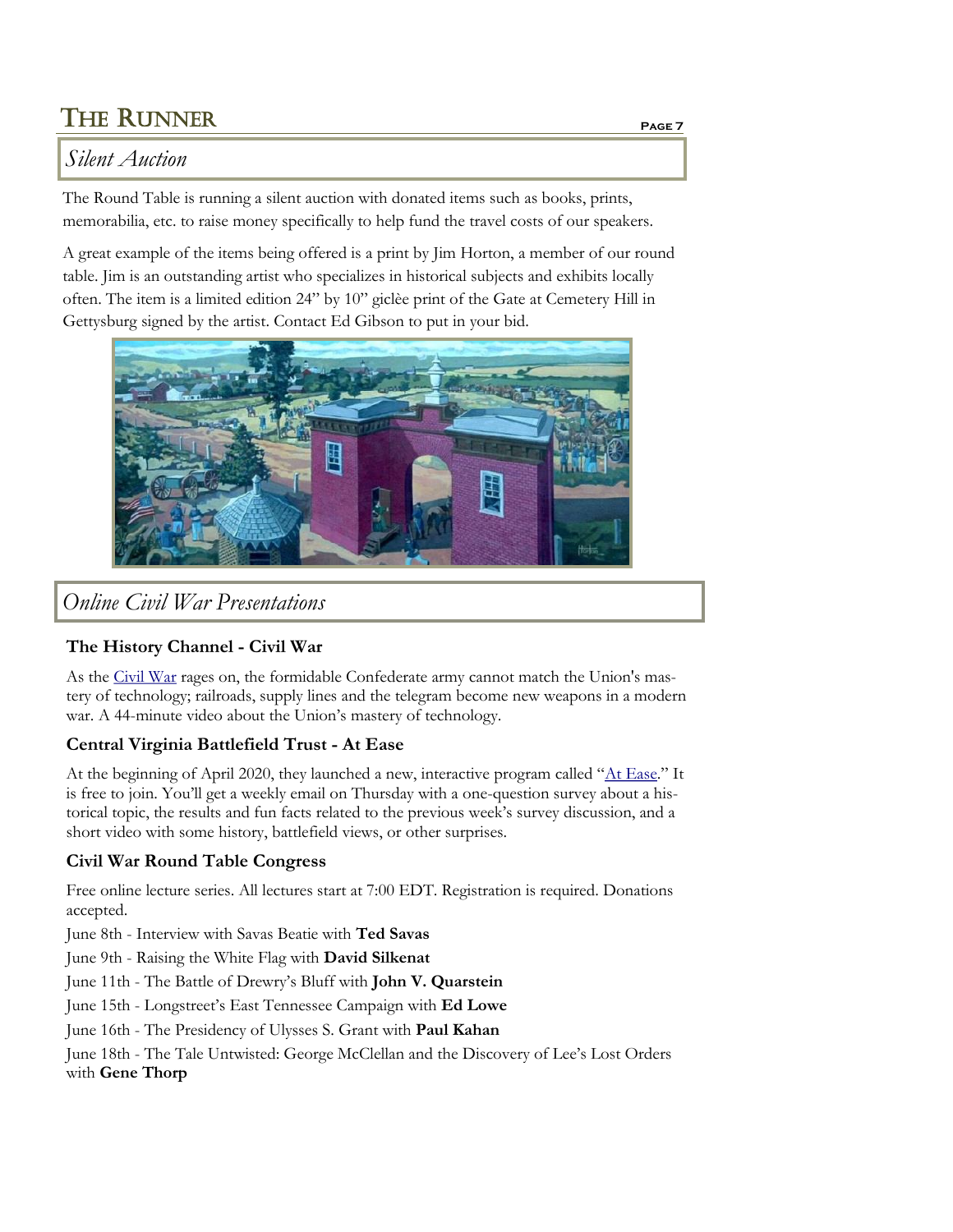

# *J. Ryder Lewis Civil War Park - Sugar Loaf Earthworks*

We, Cape Fear Civil War Round Table, are funding one of the interpretive panels for the Sugar Loaf Earthworks preservation in J. Ryder Lewis Civil War Park. The panel will include our logo and give credit to The Cape Fear Civil War Round Table. Please consider making a donation to the round table to help offset the cost of this project. Thanks.

### *Member News*

#### **CFCWRT Upcoming Events**

**July 9, 2020 Members Forum** Jim Gannon (Moderator)

#### **David Jordan - To Play the Star-Spangled Banner**

CFCWRT member David is our Round Table's Drummer Boy.

#### **JoAnna McDonald - "Be not afraid" Panic, cowardice and courage among Civil War soldiers**

 JoAnna M. McDonald, Ph.D., is a historian, writer, blogger and public speaker. She is featured on the Emerging Civil War web site and the author of eleven books on the Civil War and WWII, as well as numerous journal and newsletter articles regarding U.S. Marine Corps history. JoAnna's next book is *R. E. Lee's Grand Strategy & Strategic Leadership: Caught in a Paradoxical Paradigm*.

#### **Jim Horton - "Forgotten Soldier" - My discovery of a civil war ancestor and his regiments, and my search to find him.**

 $\blacklozenge$  Jim Horton is a professional artist who paints Civil War, as well as other, themes. Jim was a member of the Pittsburgh. Pa. Civil War Round table before moving to Wilmington.

#### **Tom Christianson - "Firepower and Mobility" The impact of mounted infantry with repeating rifles at Chickamauga**

 Lt. Col. Tom Christianson, U. S. A. (Retired) taught history at West Point and at the Army Command and General Staff College. He has participated in the "staff rides" for military leadership classes studying the battles and battlefields of the Civil War.

#### **Lance Bevins - Infantry Brigades and Regiments of the Army of Northern Virginia: July 1-3 1863**

 Lance Bevins is a 1963 graduate of VMI and retired Major of Marines. Lance has spent the greater part of his life in NC and lived in Wilmington since 1983.

**August 13, 2020 Battle of Cedar Creek** Bill Jayne (Moderator)

**September 10, 2020 Dwight Hughes (Author): CSS Shenandoah**